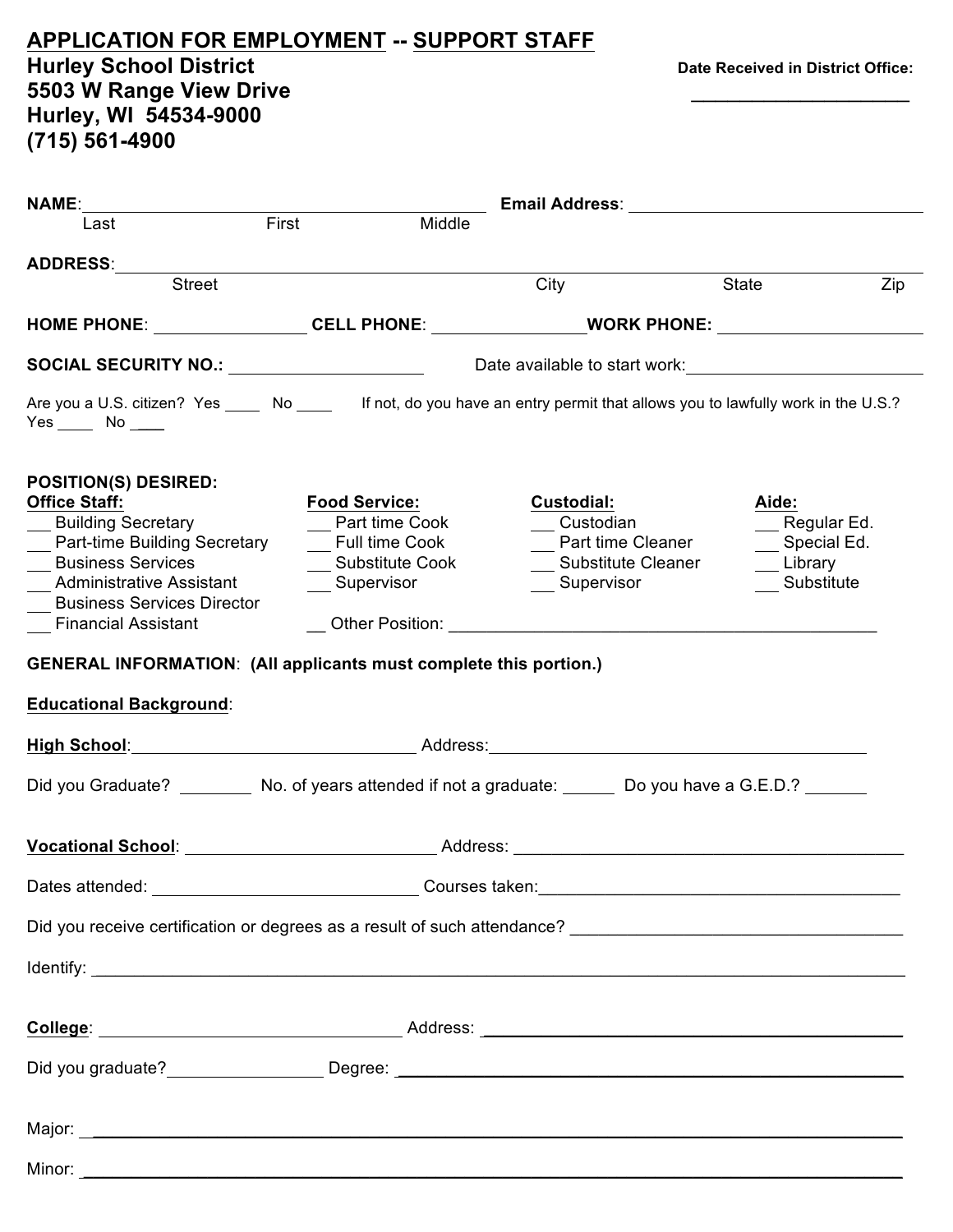## **Work Experience: (List most recent first)**

| Firm or Agency: Address: Address: Address: Address: Address: Address: Address: Address: Address: Address: Address: Address: Address: Address: Address: Address: Address: Address: Address: Address: Address: Address: Address:           |                                                      |                                                                    |           |
|------------------------------------------------------------------------------------------------------------------------------------------------------------------------------------------------------------------------------------------|------------------------------------------------------|--------------------------------------------------------------------|-----------|
|                                                                                                                                                                                                                                          |                                                      |                                                                    |           |
|                                                                                                                                                                                                                                          |                                                      |                                                                    |           |
|                                                                                                                                                                                                                                          |                                                      |                                                                    |           |
|                                                                                                                                                                                                                                          |                                                      |                                                                    |           |
|                                                                                                                                                                                                                                          |                                                      |                                                                    |           |
|                                                                                                                                                                                                                                          |                                                      |                                                                    |           |
|                                                                                                                                                                                                                                          |                                                      |                                                                    |           |
|                                                                                                                                                                                                                                          |                                                      |                                                                    |           |
| List Three References from Work Experience:                                                                                                                                                                                              |                                                      |                                                                    |           |
| Name                                                                                                                                                                                                                                     | Position                                             | Address                                                            | Phone No. |
|                                                                                                                                                                                                                                          | <u> 1990 - Johann Barbara, politik eta politikar</u> |                                                                    |           |
| <u> 1980 - Jan Stein Harry Harry Harry Harry Harry Harry Harry Harry Harry Harry Harry Harry Harry Harry Harry</u>                                                                                                                       |                                                      | <u> 1990 - Jan Barbara (j. 1980)</u>                               |           |
| <u> 1980 - Jan Samuel Barbara, político e a filosofono de la filosofono de la filosofono de la filosofono de la f</u><br>List Three Personal References (Who are not related to you)                                                     |                                                      | <u> 1980 - John Stein, Amerikaansk konstantinopolitik (* 1908)</u> |           |
| Name                                                                                                                                                                                                                                     | Address                                              | Occupation                                                         | Phone No. |
|                                                                                                                                                                                                                                          |                                                      |                                                                    |           |
|                                                                                                                                                                                                                                          |                                                      |                                                                    |           |
|                                                                                                                                                                                                                                          |                                                      |                                                                    |           |
| May we contact your present employer? Yes ______ No _____                                                                                                                                                                                |                                                      |                                                                    |           |
|                                                                                                                                                                                                                                          |                                                      |                                                                    |           |
| Rate yourself on work attendance: Excellent ______ Good ______ Fair ______                                                                                                                                                               |                                                      |                                                                    |           |
| Have you ever been convicted of a felony? ____________ If so, please explain in a confidential letter. (A criminal<br>record does not constitute an automatic bar to employment, and will be considered only if the circumstances of the |                                                      |                                                                    |           |

conviction relate to the circumstances of the particular job in question.)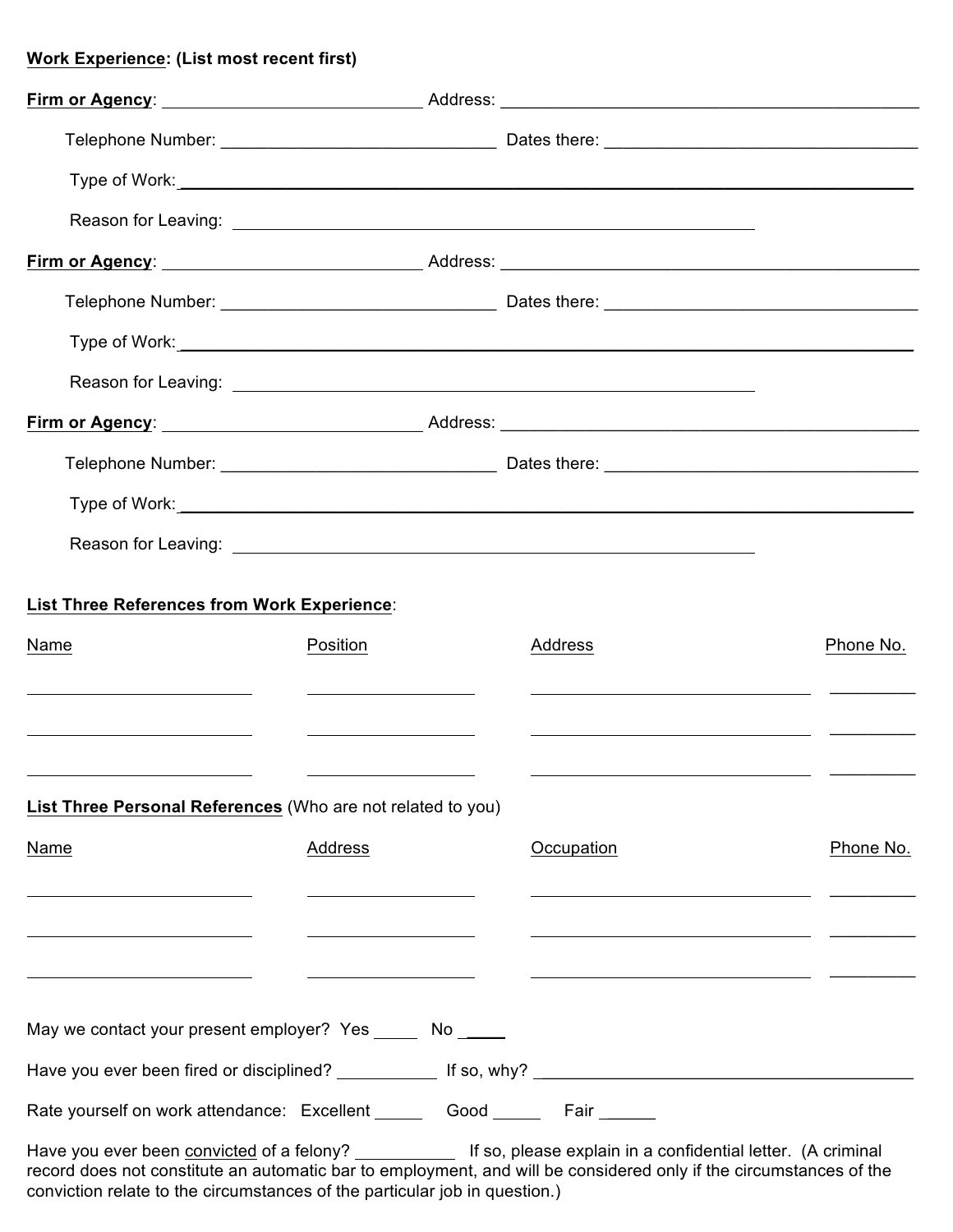| Clerical Skills (If applying for office work). Indicate if you have experience in any of the following: |  |  |                                                                          |                                                                                                                         |
|---------------------------------------------------------------------------------------------------------|--|--|--------------------------------------------------------------------------|-------------------------------------------------------------------------------------------------------------------------|
|                                                                                                         |  |  | __ Typing (wpm _______)      ____ Filing _________________ Transcription | Accounting                                                                                                              |
|                                                                                                         |  |  |                                                                          |                                                                                                                         |
|                                                                                                         |  |  |                                                                          |                                                                                                                         |
|                                                                                                         |  |  |                                                                          |                                                                                                                         |
|                                                                                                         |  |  |                                                                          |                                                                                                                         |
| List any computer software programs with which you are proficient:                                      |  |  |                                                                          |                                                                                                                         |
|                                                                                                         |  |  |                                                                          |                                                                                                                         |
|                                                                                                         |  |  |                                                                          |                                                                                                                         |
|                                                                                                         |  |  |                                                                          |                                                                                                                         |
|                                                                                                         |  |  |                                                                          |                                                                                                                         |
|                                                                                                         |  |  |                                                                          |                                                                                                                         |
| show why you would be an asset to the District.                                                         |  |  |                                                                          | Please indicate why you are interested in a position with the Hurley School District, including information which would |
|                                                                                                         |  |  |                                                                          |                                                                                                                         |
|                                                                                                         |  |  |                                                                          |                                                                                                                         |
|                                                                                                         |  |  |                                                                          |                                                                                                                         |
|                                                                                                         |  |  |                                                                          |                                                                                                                         |
|                                                                                                         |  |  |                                                                          |                                                                                                                         |
|                                                                                                         |  |  |                                                                          |                                                                                                                         |
|                                                                                                         |  |  |                                                                          |                                                                                                                         |
|                                                                                                         |  |  |                                                                          |                                                                                                                         |
|                                                                                                         |  |  |                                                                          |                                                                                                                         |
|                                                                                                         |  |  |                                                                          |                                                                                                                         |
|                                                                                                         |  |  |                                                                          |                                                                                                                         |
|                                                                                                         |  |  |                                                                          |                                                                                                                         |
|                                                                                                         |  |  |                                                                          |                                                                                                                         |
|                                                                                                         |  |  |                                                                          |                                                                                                                         |

**My signature below certifies that all statements made on this application are true and correct to the best of my knowledge. I hereby authorize you to contact references, past or present employers, persons, schools, law enforcement agencies and other sources of information which may be relevant to my application for employment. If employed by this school district, I understand that any misrepresentation of factual information contained herein may be cause for dismissal.**

| <b>Signature:</b> |  |
|-------------------|--|
|                   |  |

Date**:** 

*The Hurley School District does not discriminate in employment on the basis of age, race, color, sex, sexual orientation, marital status, disability, national origin, creed, arrest or conviction record, ancestry, member of military reserve, or any other reason prohibited by state or federal law. An opportunity will be available during the selection process for persons with disabilities to advise the District of any need for reasonable accommodation.*